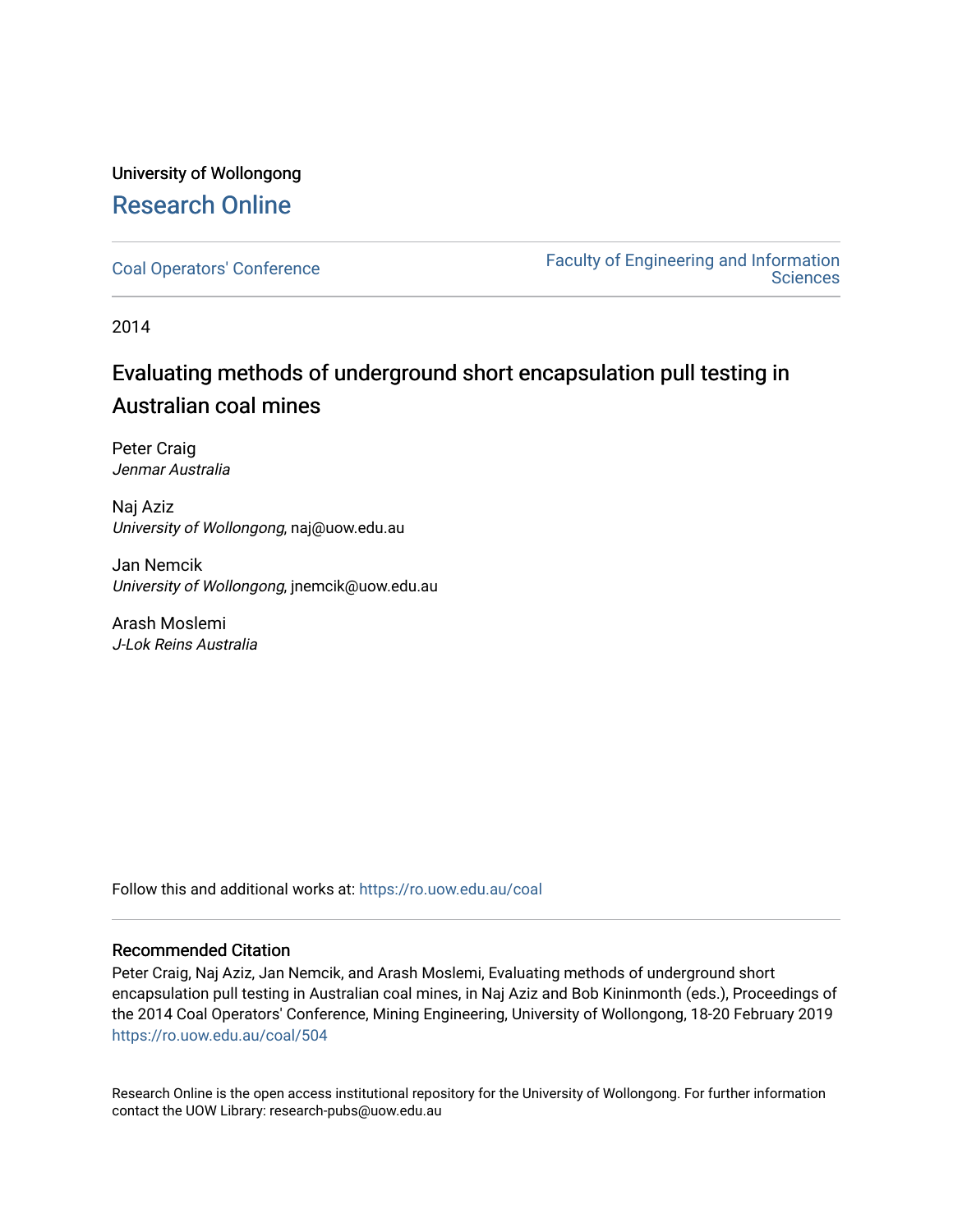# **EVALUATING METHODS OF UNDERGROUND SHORT ENCAPSULATION PULL TESTING IN AUSTRALIAN COAL MINES**

# **Peter Craig<sup>1</sup> , Naj Aziz<sup>2</sup> , Jan Nemcik<sup>2</sup> and Arash Moslemi<sup>3</sup>**

*ABSTRACT*: In May 2012, an Australian Coal Association Research Program (ACARP) funded project C21011 commenced to develop coal industry standard test methods for assessing resin chemical anchors. The project was run by the University of Wollongong with assistance from Australia's two resin anchor manufacturers, J-Lok and Orica. A program of field and laboratory studies was undertaken to examine various factors influencing effective the load transfer mechanism between the bolt/resin and rock to ensure test methods represented field performance.

This paper discusses the field component of the research project. A series of Short Encapsulation Pull Tests (SEPT) were carried out in three mines with different geological conditions to determine the most representative and practical method of SEPT. Additional field work included installation of bolts into threaded steel tubes for subsequent laboratory evaluation. Factors of importance considered to affect bolt installation and the subsequent SEPT representing the fully encapsulated bolt performance included; borehole diameter, resin annulus thickness, installation time (including bolt spin to the back and "spin at back"), the effect of gloving and its impact on installation quality of the bolt and load transfer variation along the length of the installed bolt.

# **INTRODUCTION**

The resin bond between rock bolt and the strata is one of the critical elements of a roof bolting system, yet the Australian coal industry does not have an agreed standard for bolting system evaluation. Australia continues to rely on other country's' standards, notably British, South African, and USA to evaluate its bolting systems even though material components are significantly different to those other countries. The Australian usage of bolting systems is much more homogeneous with similar diameter bolts and with little diversity in the use of resin until now. In light of the recent increases in various resin types in Australian coal mines, there is a need for setting up a practical method of testing, by the end users

Mark, *et al.,* (2002) described the US study by NIOSH aimed at developing a US standard Short Encapsulation Pull Tests (SEPT) method. The non-reamed and reamed hole methods described by Mark *et al.,* (2002) are illustrated in Figure 1. These methods form the basis of the Australian study using M24 threaded rebar bolts and oil based catalyst resin most commonly used by the Australian industry.



**Figure 1 - The Short Encapsulation Pull Test. (A) Normal hole; (B) Reamed hole (Mark,** *et al.,*  **2002)**

1

*<sup>1</sup> Jennmar Australia, Email:PCraig@jennmar.com.au, Tel: 0419 018 998*

*<sup>2</sup> University of Wolongong, Email: naj@uow.edu.au, Tel: 02 42 213 449*

*<sup>3</sup> J-Lok Reins Australia Pty Ltd, Tel: 0431 219 338*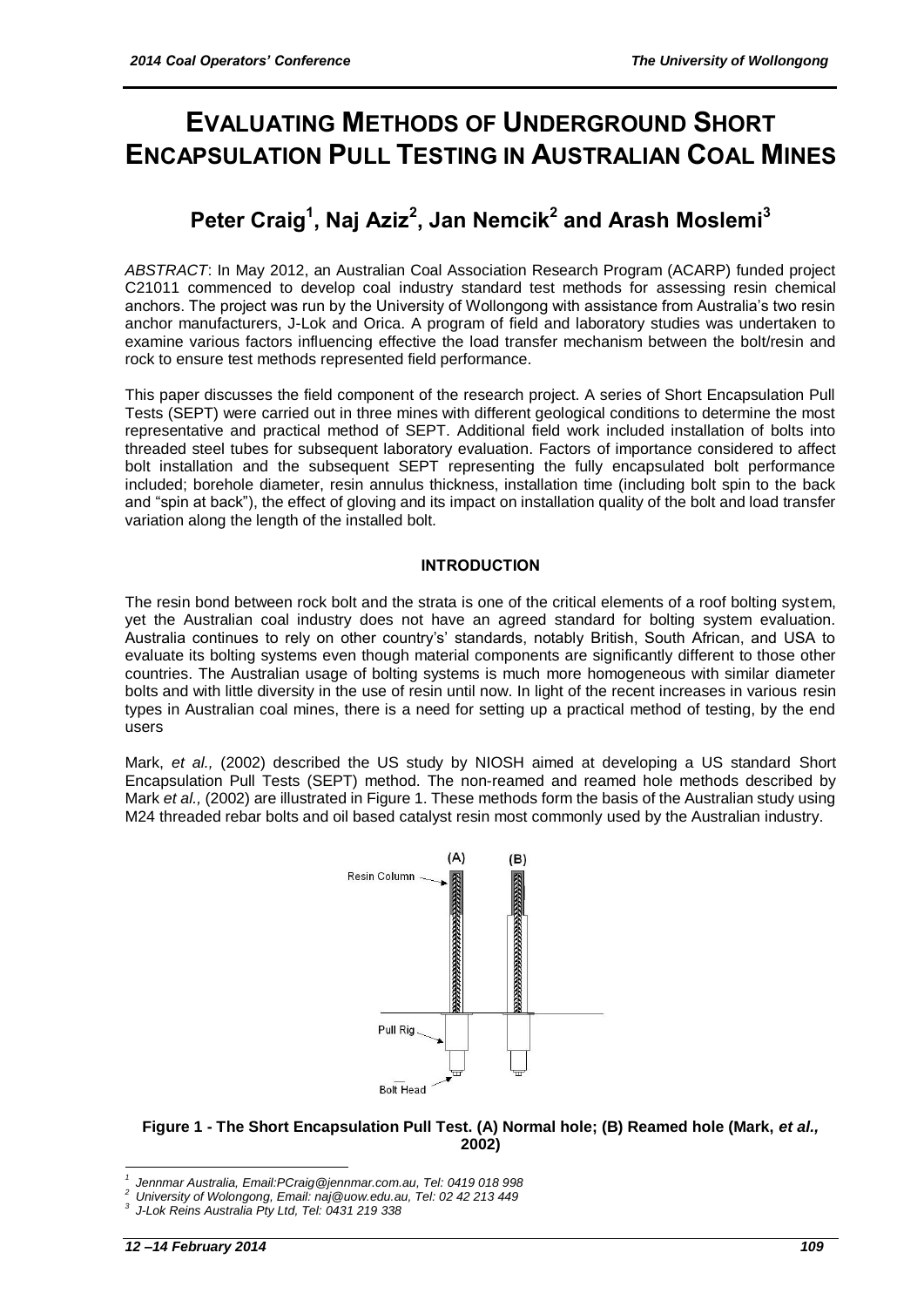The Australian study used the most common 21.7 mm core diameter, M24 threaded X-grade bolt as illustrated in Figure 2. The most common oil based catalyst fast set polyester resin was used, containing a 5-7% catalyst component.

Hillyer(2012) highlighted that Australia's M24 bolts fully encapsulated in 28 mm diameter threaded pipes gave a variable bond strength performance along their length due to variable mixing of the resin and gloving from the plastic capsule film. The new ACARP study considered that pull testing the very top 200 – 300 mm of encapsulated bolt may not be representative of the entire fully encapsulated bolt, and that changes in the SEPT method should be explored.



**Figure 2 - Australia's most common profile X grade bolt**

Testing was carried out at three different mine sites. Baal Bone Colliery mines the Lithgow seam and roof bolts were anchored into a moderate strength mudstone. Tahmoor Colliery mines the Bulli seam and roof bolts were anchored into a strong siltstone, whilst NRE Colliery, Russell Vale, the Wongawilli seam with roof bolts being anchored through a weak coal roof. All testing was done in a selected outbye are with no significant fracturing of the strata. The installation equipment used at all three sites were Alminco Goafer hand-held compressed air rotary bolters operating at 600 – 700 rpm.

The underground SEPT were carried out by researchers from the University of Wollongong alongside Jennmar mine service technicians who are experienced operators of both the hand-held bolting installation and hydraulic pull testing equipment.

# **DIFFERENT SEPT METHODS TESTED**

Drill bits used at the sites were twin-wing rotary water flush 'angle' bits. The first test site included 28 mm and 27 mm diameter drill bits for comparison, whilst the remaining study sites used 27 mm bits only. Hillyer *et al.* (2013) identified the variability in load transfer from mixing. A SEPT only involves mixing through 200 – 300 mm of resin capsule which would be significantly different to mixing through a full length resin capsule typically 1000 – 1400 mm long. The underground tests included the following variable mix times for investigation;

- 1. The manufacturers recommended mix time of 10 seconds. Taking 5 s to spin through the capsule and 5 s when the bolt was at the back of the hole
- 2. Under-mixing with a total of 5 seconds. Taking 3 s to spin through the capsule and 2 seconds at the back of the hole
- 3. Over mixing with a total over 30 s

The reamed and non-reamed SEPT was used at Baal Bone and NRE Russel Vale test sites due to being weaker types of rock. The reamed test was used exclusively at Tahmoor mine with both 200 mm and 300 mm bond length due to the known stronger rock.

The issue of gloving has been identified by many previous studies, and has been found to be most likely at the top of the bolt. The SEPT only tests the top of the bolt and is therefore more likely to be prone to gloving reducing the bond strength results. It was decided to trial 50 mm of overdrill to provide a space for the plastic film to accumulate and not interfere with the bolt/resin/rock interface. This overdrill method was trialed at all test sites and is illustrated in Figure 3.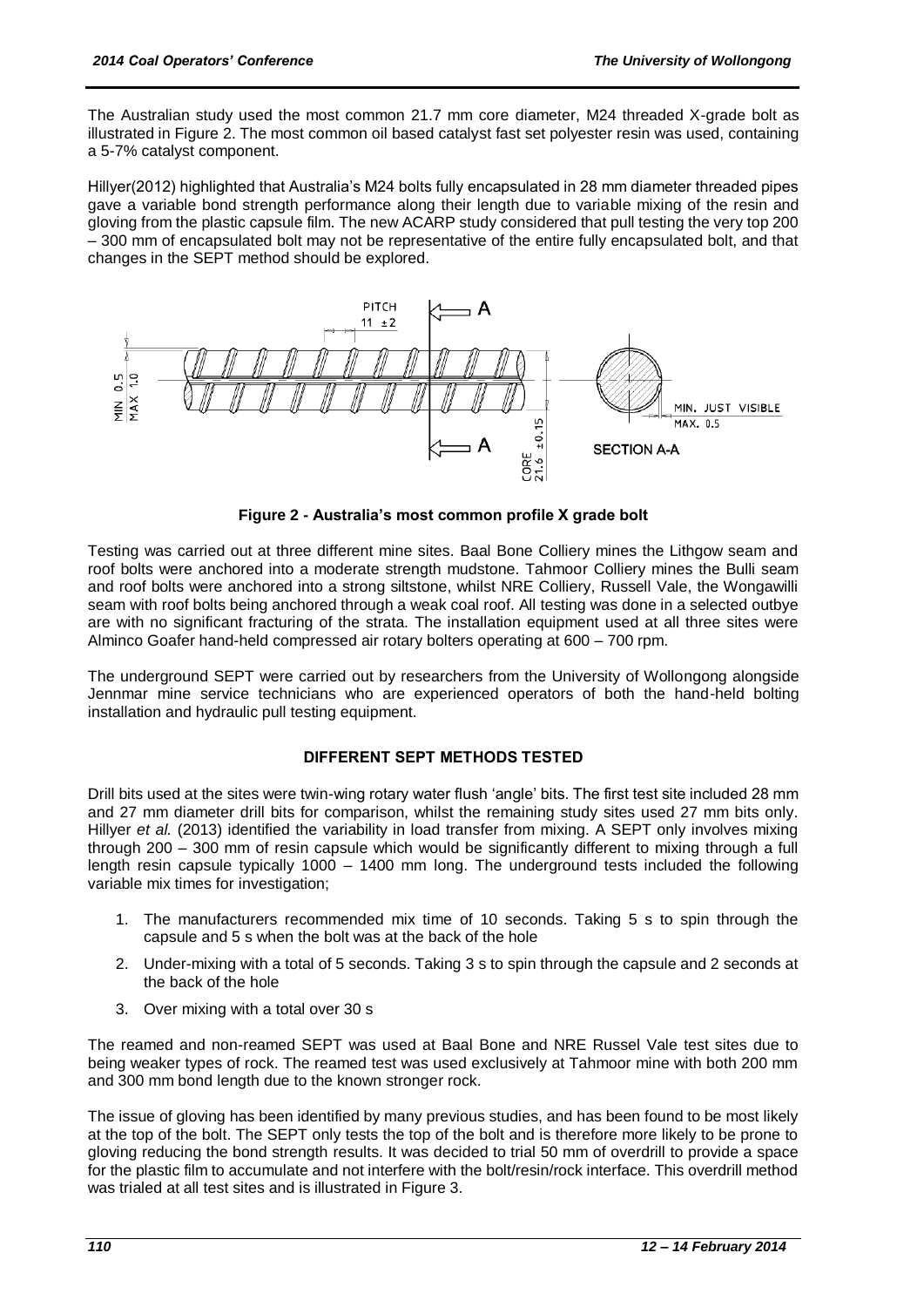

**Figure 3 - (a) Reamed standard and (b) Reamed overdrill**

#### **RESULTS**

#### **Baal Bone Colliery**

The first SEPT field investigation was carried out at Glencore's Baal Bone Colliery. The mine ceased production in 2011 but has been kept open as a training facility for Glencore employees.. A total of 24 short encapsulation bolts were installed at Baal Bone. All bolts were installed in the Triassic mudstone/shale immediate formation above the Lithgow seam, with known typical strength of 35 MPa.

Table 1 shows the summary of retrieved data of the bolt pull testing with subsequent analysis. The bond strength (kN/mm) was determined as the peak (maximum) pull load divided by the encapsulation length. Figure 4 shows the average pull test load-displacement profiles of the different set of test methods.

Bolts 5, 6, 7 and 8 installed in smaller diameter holes of 27 mm achieved better load transfer capacity than the bolts installed in 28 mm diameter boreholes (1, 2, 3 and 4). It is envisaged that the top 200 mm bond strength of most bolts, was significantly reduced, because of the accumulation of the capsule plastic film remnants in the over-drilled length. Thus the 50 mm over-drilled space allows resin skin shredding to accumulate in the over drill space above the bolt end and away from the area between the bolt and the reamed section of the borehole. Consequently, the results showed an extremely significant improvement. Thus, it is reasonable to conclude that the current short encapsulation pull test method used to study bond strength appears to demonstrate the effectiveness of hole over drill in Australian mines.

The non-reamed installations used a borehole micrometer and encapsulation chart to calculate the length of capsule required to target 300 mm of bond length. Table 1 shows that the bond lengths achieved varied between 368 mm and 419 mm which demonstrate the difficulty of the method with variables of capsule preparation and borehole micrometer error a significant problem.

In summary, it can be inferred from the pull testing at Baal Bone that:

- 1. Bolt installation time of around 10 s constitutes an acceptable time for effective bolt installation as is normally recommended for use with Minova/Orica fast setting resin of 14 s,
- 2. The results of the over spinning at back was inconclusive, because the spin times to shear the pin were too extreme in the 300 mm limited bolt encapsulation length,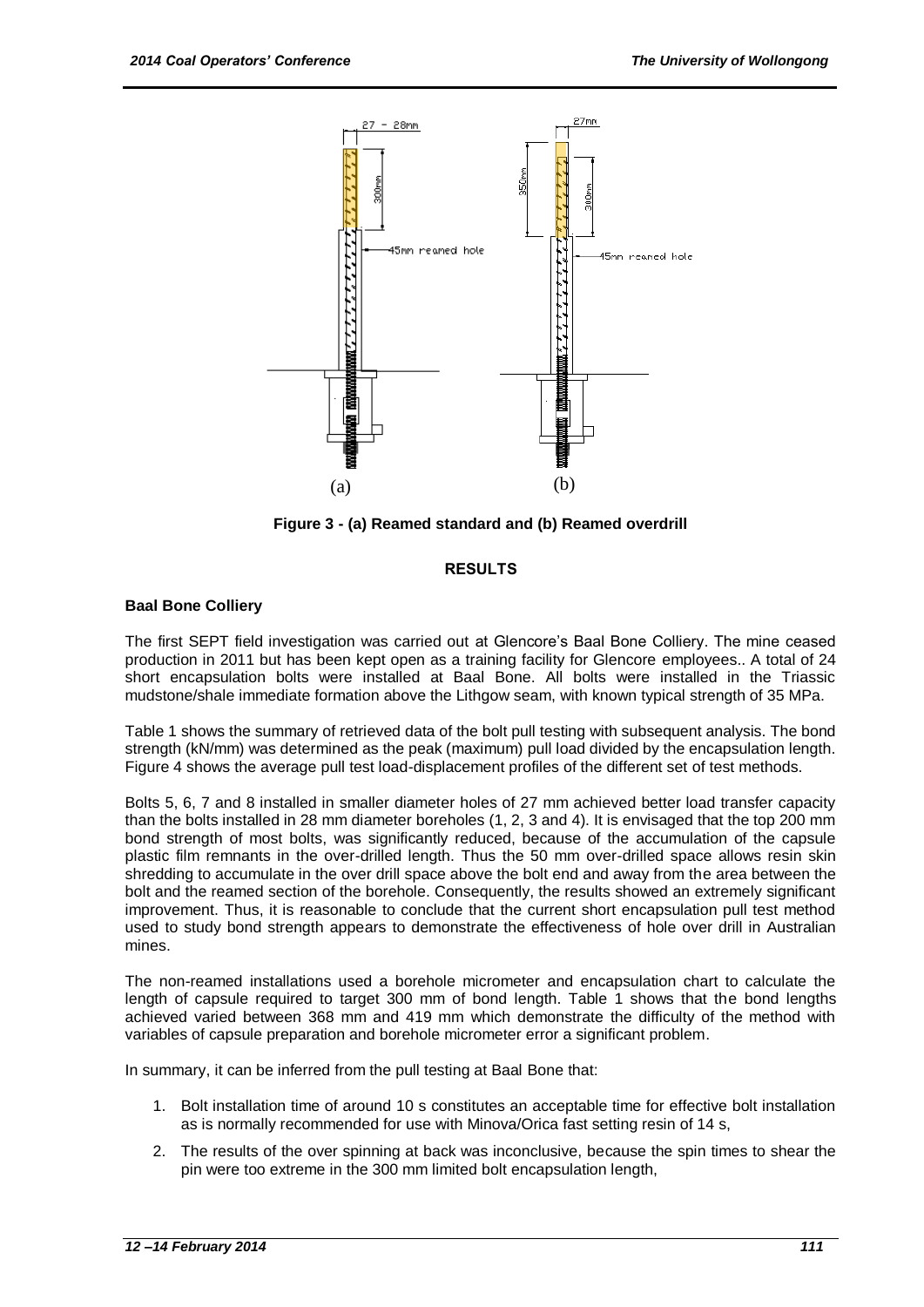- 3. The use of 300 mm long encapsulation length may be the maximum acceptable length for pull testing, but this depends on the type of the rock formation, which has some bearing on load transfer capability of the installation. This finding is in agreement with the study carried out by Willkinson and Canbulat (2005),
- 4. In-line reamer drill rod saved time for drilling reamed holes and provided repeatable accurate bond lengths.
- **5.** Hole over drilling contributed to increased load transfer capacity of the installed bolt and thus became the accumulation zone for the gloving material.

| Bolt No<br>Peak<br>Load (kN)                  | <b>Bond Strength (kN/mm)</b>                                                                                                                                                                                                                                                                                                                                                                                                                                                                                                                                                                            | <b>Displacement</b><br>at Peak (mm) | Spin to<br><b>Back</b><br>(sec) | Spin at<br><b>Back</b><br>(sec) | <b>Total Spin</b><br><b>Time</b><br>(sec) | <b>Bond</b><br>Length<br>(mm) | Average<br>Hole Dia.<br>(mm) | <b>Borehole Type</b> |
|-----------------------------------------------|---------------------------------------------------------------------------------------------------------------------------------------------------------------------------------------------------------------------------------------------------------------------------------------------------------------------------------------------------------------------------------------------------------------------------------------------------------------------------------------------------------------------------------------------------------------------------------------------------------|-------------------------------------|---------------------------------|---------------------------------|-------------------------------------------|-------------------------------|------------------------------|----------------------|
| 117.7<br>1                                    | 0.39                                                                                                                                                                                                                                                                                                                                                                                                                                                                                                                                                                                                    | 4.7                                 | 3                               | 7                               | 10                                        | 300                           | 28                           | reamed               |
| 98.1<br>2                                     | 0.33                                                                                                                                                                                                                                                                                                                                                                                                                                                                                                                                                                                                    | 5.9                                 | 3                               | 7                               | 10                                        | 300                           | 28                           | reamed               |
| 117.7<br>3                                    | 0.39                                                                                                                                                                                                                                                                                                                                                                                                                                                                                                                                                                                                    | 10.0                                | 3                               | 7                               | 10                                        | 300                           | 28                           | reamed               |
| 107.9                                         | 0.36                                                                                                                                                                                                                                                                                                                                                                                                                                                                                                                                                                                                    | 1.3                                 | 3                               | 7                               | 10                                        | 300                           | 28                           | reamed               |
| 137.3                                         | 0.46                                                                                                                                                                                                                                                                                                                                                                                                                                                                                                                                                                                                    | 3.5                                 | 5                               | 5                               | 10                                        | 300                           | 27                           | reamed               |
| 176.6                                         | 0.59                                                                                                                                                                                                                                                                                                                                                                                                                                                                                                                                                                                                    | 1.6                                 | 5                               | 5                               | 10                                        | 300                           | 27                           | reamed               |
| 166.8                                         | 0.56                                                                                                                                                                                                                                                                                                                                                                                                                                                                                                                                                                                                    | 2.2                                 | 5                               | 5                               | 10                                        | 300                           | 27                           | reamed               |
| 147.2                                         | 0.49                                                                                                                                                                                                                                                                                                                                                                                                                                                                                                                                                                                                    | 2.6                                 | 5                               | 5                               | 10                                        | 300                           | 27                           | reamed               |
| 147.2                                         | 0.49                                                                                                                                                                                                                                                                                                                                                                                                                                                                                                                                                                                                    | 1.8                                 | 3                               | 2                               | 5                                         | 300                           | 27                           | reamed               |
| 137.3<br>10                                   | 0.46                                                                                                                                                                                                                                                                                                                                                                                                                                                                                                                                                                                                    | 1.8                                 | 3                               | 2                               | 5                                         | 300                           | 27                           | reamed               |
| 157.0<br>11                                   | 0.52                                                                                                                                                                                                                                                                                                                                                                                                                                                                                                                                                                                                    | 2.0                                 | 3                               | 2                               | 5                                         | 300                           | 27                           | reamed               |
| 137.3                                         | 0.46                                                                                                                                                                                                                                                                                                                                                                                                                                                                                                                                                                                                    | 4.0                                 | 3                               | 2                               | 5                                         | 300                           | 27                           | reamed               |
| 94.2                                          | 0.31                                                                                                                                                                                                                                                                                                                                                                                                                                                                                                                                                                                                    | 3.3                                 | 3                               | 22                              | 25 (NB)                                   | 300                           | 27                           | reamed               |
| 95.2                                          | 0.32                                                                                                                                                                                                                                                                                                                                                                                                                                                                                                                                                                                                    | 3.2                                 | 3                               | 31                              | 34 (NB)                                   | 300                           | 27                           | reamed               |
| 15<br>73.6                                    | 0.25                                                                                                                                                                                                                                                                                                                                                                                                                                                                                                                                                                                                    | 5.5                                 | 3                               | 47                              | 50 (NB)                                   | 300                           | 27                           | reamed               |
| 29.4<br>16                                    | 0.10                                                                                                                                                                                                                                                                                                                                                                                                                                                                                                                                                                                                    | 3.5                                 | 3                               | 39                              | 42 (NB)                                   | 300                           | 27                           | reamed               |
| 215.8                                         | 0.59                                                                                                                                                                                                                                                                                                                                                                                                                                                                                                                                                                                                    | 2.4                                 | 5                               | 5                               | 10                                        | 368                           | 28                           | NOT reamed           |
| 18 215.8                                      | 0.56                                                                                                                                                                                                                                                                                                                                                                                                                                                                                                                                                                                                    | 4.4                                 | 5                               | 5                               | 10                                        | 385                           | 28                           | NOT reamed           |
| 19 215.8                                      | 0.54                                                                                                                                                                                                                                                                                                                                                                                                                                                                                                                                                                                                    | 2.7                                 | 5                               | 5                               | 10                                        | 402                           | 28                           | <b>NOT reamed</b>    |
| 20 215.8                                      | 0.52                                                                                                                                                                                                                                                                                                                                                                                                                                                                                                                                                                                                    | 1.7                                 | 5                               | 5                               | 10                                        | 419                           | 28                           | NOT reamed           |
| 215.8                                         | 0.72                                                                                                                                                                                                                                                                                                                                                                                                                                                                                                                                                                                                    | 4.6                                 | 5                               | 5                               | 10                                        | 300                           | 27                           | reamed $+50$ mm OD   |
| 206.0                                         | 0.69                                                                                                                                                                                                                                                                                                                                                                                                                                                                                                                                                                                                    | 2.8                                 | 5                               | 5                               | 10                                        | 300                           | 27                           | reamed + 50 mm OD    |
| 23   157.0                                    | 0.52                                                                                                                                                                                                                                                                                                                                                                                                                                                                                                                                                                                                    | 2.5                                 | 5                               | 5                               | 10                                        | 300                           | 27                           | reamed $+50$ mm OD   |
| 215.8<br>24                                   | 0.72                                                                                                                                                                                                                                                                                                                                                                                                                                                                                                                                                                                                    | 2.3                                 | 5                               | 5                               | 10                                        | 300                           | 27                           | reamed $+50$ mm OD   |
| bolt.<br>$\bullet$<br><b>Tahmoor Colliery</b> | RA33025F.<br>Un-reamed holes encapsulation length was achieved by wrapping tape around the end of the first 300 mm length of the<br>Bond strength is defined as the maximum pull load/encapsulation length.                                                                                                                                                                                                                                                                                                                                                                                             |                                     |                                 |                                 |                                           |                               |                              |                      |
|                                               | The next round of pull testing was carried out at Glencore's Tahmoor Colliery in late November 2012.<br>The Bulli seam roof is relatively stronger than the Lithgow measures of Baal Bone mine and comprises<br>mudstone, shale and sandstone. Therefore, the mine roof at the test site can be described as<br>moderately competent. Similar to Baal Bone, a total of 24 bolts were installed in intersection 5/1 near the<br>pit bottom. The process of drilling and installation of 24 rock bolts as well as the equipment used was<br>similar to the bolt installation operation at Baal Bone mine. |                                     |                                 |                                 |                                           |                               |                              |                      |
| shown in Table 2.                             | Two encapsulation lengths of 200 mm and 300 mm were trialled at Tahmoor, with and without the<br>additional 50 mm of over drilling. The installation time of the bolts was mostly in accordance with the<br>normal standard time of 10 s, however, there were some variations, mostly at lower installation times as                                                                                                                                                                                                                                                                                    |                                     |                                 |                                 |                                           |                               |                              |                      |
|                                               | Table 2 highlights the summary of test results and analysis. The 200 mm long short encapsulation pull<br>tests for the first eight bolts (1-8) showed a variation in bond strength between the standard hole length<br>and the 50 mm over-drilled holes. The over-drilled holes pull test values were, in most cases, higher                                                                                                                                                                                                                                                                            |                                     |                                 |                                 |                                           |                               |                              |                      |

# **Table 1 - Analysed data from the short encapsulation pull tests-Baal Bone Mine**

# **Tahmoor Colliery**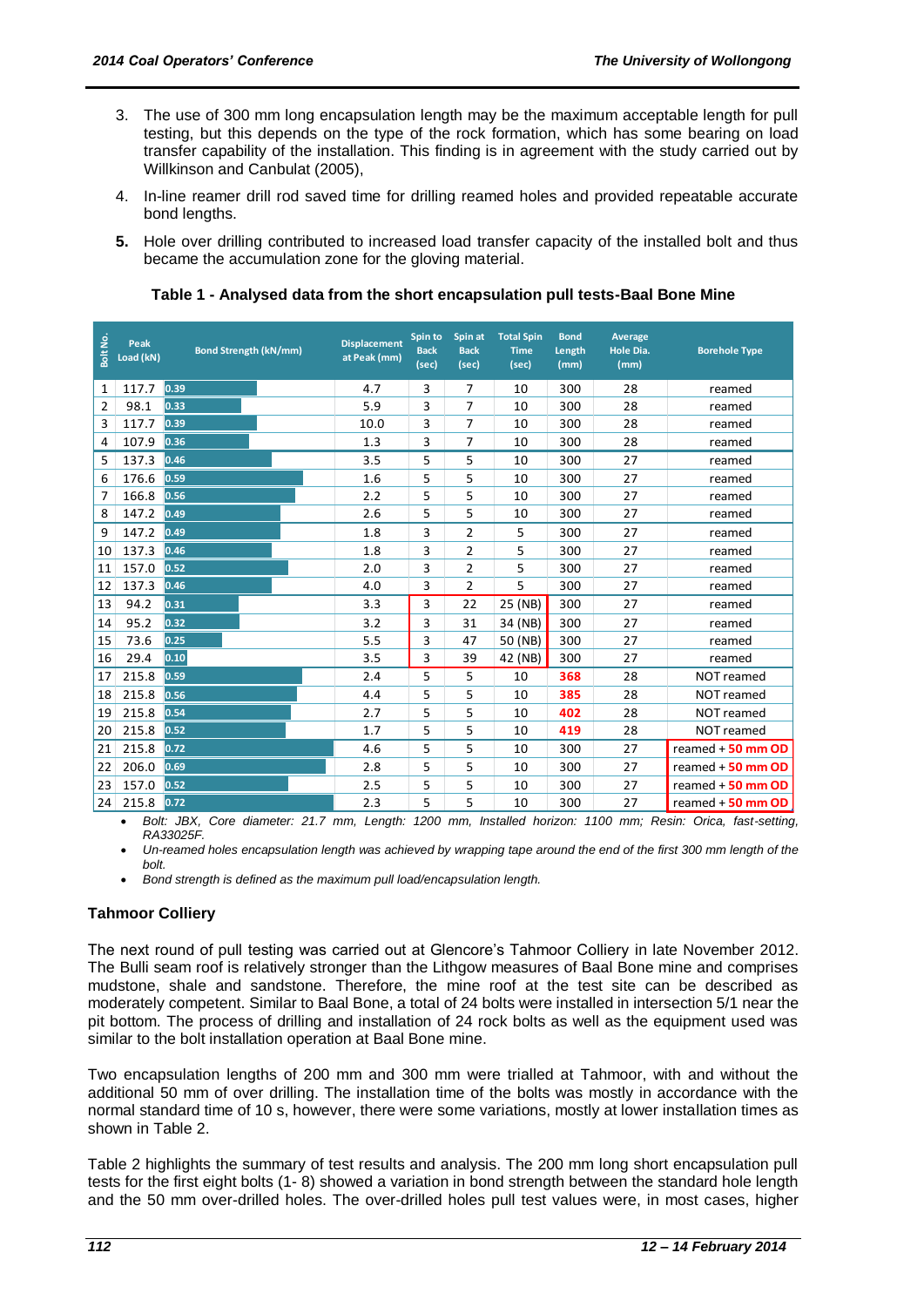than the standard installations. The influence of over drilling is also evident with bolts installed at short installation times in bolts 22 and 24. Similar to the Baal Bone Mine study, the over-drilled holes generally showed a significant improvement in the load bearing capacity of the bolts.





| Bolt No.                                                                                              | Peak<br>Load<br>(kN) | <b>Bond Strength (kN/mm)</b> | <b>Displacement</b><br>at Peak (mm) | Spin<br>to<br><b>Back</b><br>(sec) | Spin<br>at<br><b>Back</b><br>(sec) | <b>Total</b><br><b>Spin</b><br><b>Time</b><br>(sec) | <b>Bond</b><br>Length<br>(mm) | <b>Borehole Type</b> |
|-------------------------------------------------------------------------------------------------------|----------------------|------------------------------|-------------------------------------|------------------------------------|------------------------------------|-----------------------------------------------------|-------------------------------|----------------------|
| $\mathbf{1}$                                                                                          | 98.1                 | 0.49                         | 2.6                                 | 5                                  | 5                                  | 10                                                  | 200                           | reamed               |
| $\overline{2}$                                                                                        | 127.5 0.64           |                              | 4.3                                 | 5                                  | 5                                  | 10                                                  | 200                           | reamed               |
| 3                                                                                                     | 127.5 0.64           |                              | 2.3                                 | 5                                  | 5                                  | 10                                                  | 200                           | reamed               |
| 4                                                                                                     | 127.5 0.64           |                              | 3.9                                 | 5                                  | 5                                  | 10                                                  | 200                           | reamed               |
| 5                                                                                                     | 166.8 0.83           |                              | 2.6                                 | 5                                  | 5                                  | 10                                                  | 200                           | reamed $+50$ mm OD   |
| 6                                                                                                     | 137.3 0.69           |                              | 2.4                                 | 5                                  | 5                                  | 10                                                  | 200                           | reamed $+50$ mm OD   |
| $\overline{7}$                                                                                        | 147.2 0.74           |                              | 3.4                                 | 5                                  | 5                                  | 10                                                  | 200                           | reamed $+50$ mm OD   |
| 8                                                                                                     | 107.9 0.54           |                              | 1.8                                 | 5                                  | 5                                  | 10                                                  | 200                           | reamed $+50$ mm OD   |
| 9                                                                                                     | 235.4                | Long encapsulation           | 4.6                                 | 5                                  | 5                                  | 10                                                  | 300                           | reamed               |
| 10                                                                                                    | 201.1 0.67           |                              | 6.3                                 | 5                                  | 5                                  | 10                                                  | 300                           | reamed               |
| 11                                                                                                    | 235.4                | Long encapsulation           | 3.2                                 | 5                                  | 5                                  | 10                                                  | 300                           | reamed               |
| 12                                                                                                    | 235.4                | Long encapsulation           | 4.4                                 | 5                                  | 5                                  | 10                                                  | 300                           | reamed               |
| 13                                                                                                    | 186.4 0.62           |                              | 3.2                                 | 5                                  | 5                                  | 10                                                  | 300                           | reamed $+50$ mm OD   |
| 14                                                                                                    | 225.6                | Long encapsulation           | 4.0                                 | 5                                  | 5                                  | 10                                                  | 300                           | reamed $+50$ mm OD   |
| 15                                                                                                    | 225.6 0.75           |                              | 6.5                                 | 5                                  | 5                                  | 10                                                  | 300                           | reamed $+50$ mm OD   |
| 16                                                                                                    | 215.8 0.72           |                              | 3.3                                 | 5                                  | 5                                  | 10                                                  | 300                           | reamed $+50$ mm OD   |
| 17                                                                                                    | 78.5                 | 0.39                         | 1.3                                 | 3                                  | $\overline{2}$                     | 5                                                   | 200                           | reamed               |
| 18                                                                                                    | 63.8                 | 0.32                         | 5.3                                 | 3                                  | $\overline{2}$                     | 5                                                   | 200                           | reamed               |
| 19                                                                                                    | 98.1                 | 0.49                         | 2.0                                 | 3                                  | $\overline{2}$                     | 5                                                   | 200                           | reamed               |
| 20                                                                                                    | 34.3                 | 0.17                         | 2.2                                 | 3                                  | $\overline{2}$                     | 5                                                   | 200                           | reamed               |
| 21                                                                                                    | 107.9 0.54           |                              | 11.7                                | 3                                  | $\overline{2}$                     | 5                                                   | 200                           | reamed $+50$ mm OD   |
| 22                                                                                                    | 137.3 0.69           |                              | 2.4                                 | 3                                  | $\overline{2}$                     | 5                                                   | 200                           | reamed $+50$ mm OD   |
| 23                                                                                                    | 98.1                 | 0.49                         | 1.5                                 | 3                                  | $\overline{2}$                     | 5                                                   | 200                           | reamed $+50$ mm OD   |
| 24                                                                                                    | 147.2 0.74           |                              | 1.9                                 | 3                                  | $\overline{2}$                     | 5                                                   | 200                           | reamed $+50$ mm OD   |
| All encapsulated holes diameter: 27mm. All holes reamed. Bond strength (kN/mm<br>NB: OD – over drill. |                      |                              |                                     |                                    |                                    |                                                     |                               |                      |
| (maximum) pull load divided by the encapsulation length                                               |                      |                              |                                     |                                    |                                    |                                                     |                               |                      |

| Table 2 - Analysed data from the short encapsulation pull tests- Tahmoor Mine |  |
|-------------------------------------------------------------------------------|--|
|-------------------------------------------------------------------------------|--|

*NB: OD – over drill. All encapsulated holes diameter: 27mm. All holes reamed. Bond strength (kN/mm) is the peak*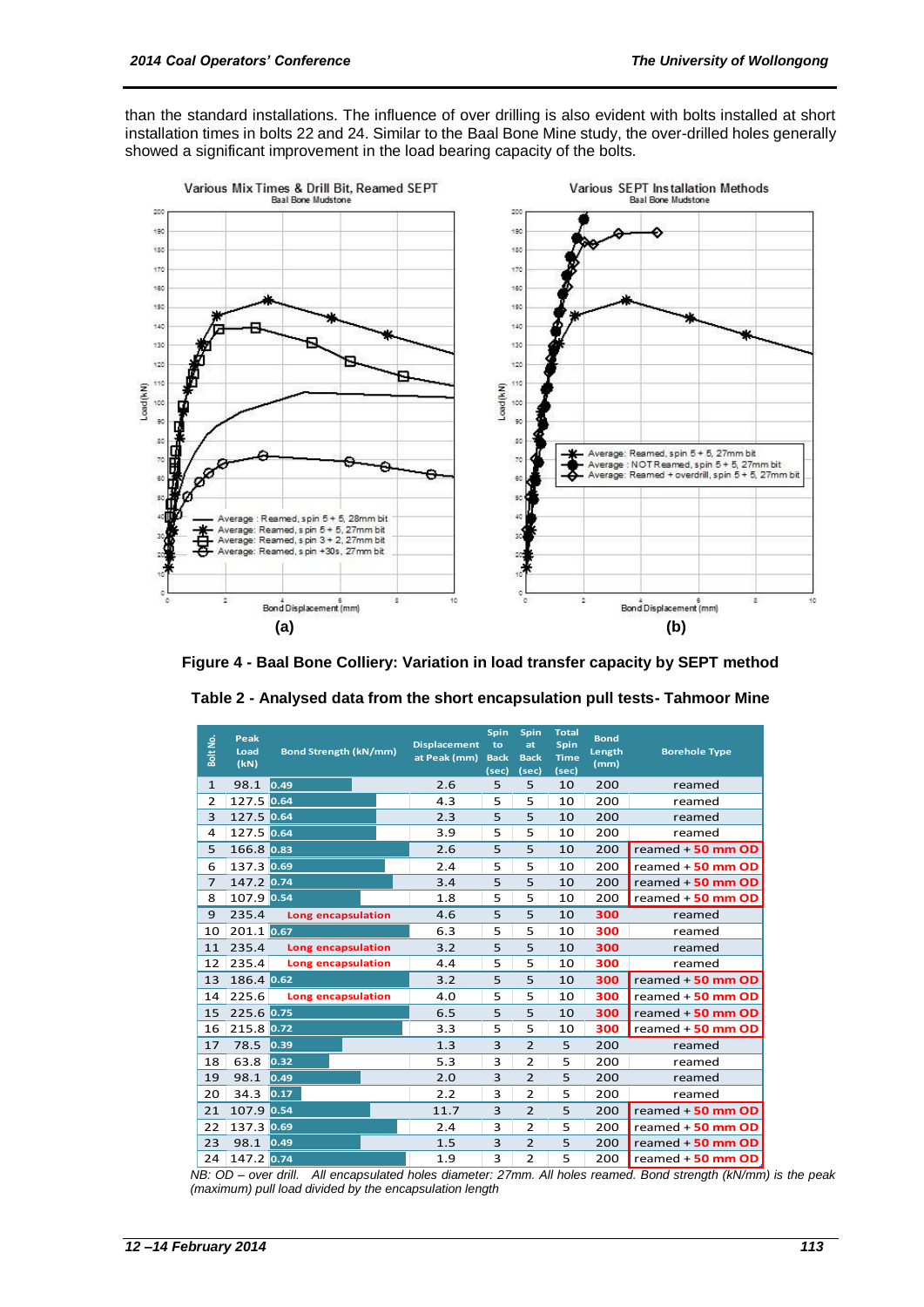Within the over-drilled bolts with 200 encapsulation length, bolt 5 had the highest bond strength at around 167 kN, with mixing time of 5 s "spin to back" plus 5 s "spin at back".

As expected, the pull test results for 300 mm long encapsulation length yielded significantly stronger bond strength, which, at times, exceeded the  $22 - 24$  t yield strength of the bolt.

It is not possible to draw any realistic and comparative conclusion between the standard 300 mm long encapsulation with and without over drilling (bolts 9 to 16) as pull test loads were close to bolt yield strength. However, the narrow and higher margins in pull loads were evident in over-drilled hole bolt installations, hence it is reasonable to assume that the over drill installation pull load values were better than the standard bolt installations. The profiles of the load-displacement graphs are shown in Figure 5.



**Figure 5 - Tahmoor (a) 200 mm V 300 mm Bond Length, (b) Reamed V Reamed Over-drill**

With regard to short installation times, it is clear that shorter installation spin times of less than 10 s were inadequate for proper resin mixing to allow effective anchorage and hence a relatively lower peak pull load strength. Again over drilling appears to yield relatively superior bond strength.

Thus, it can be inferred from the tests carried out at Tahmoor Colliery that:

- bolts installed in over-drilled holes had superior load transfer capacity
- as expected, the 300 mm encapsulation length yielded greater load transfer capacity (higher pull force values) leading to yield strength, and
- shorter mixing time of half the recommended 10 sec was counter-productive for an effective load transfer mechanism. Prolonged "spin time at back" and shorter "spin time to back" is also counter-productive.

# **NRE Colliery, Russell Vale**

The third and final round of field tests was carried out in mid-December 2012 at NRE Rusell Vale Colliery within the Wongawilli Seam. The test site was located in C heading, between CT20 and 21 of the Wongawilli Seam East main headings. The selected stratification above the working part of the Wongawilli Seam was a soft formation of mainly coal layers and clay bands.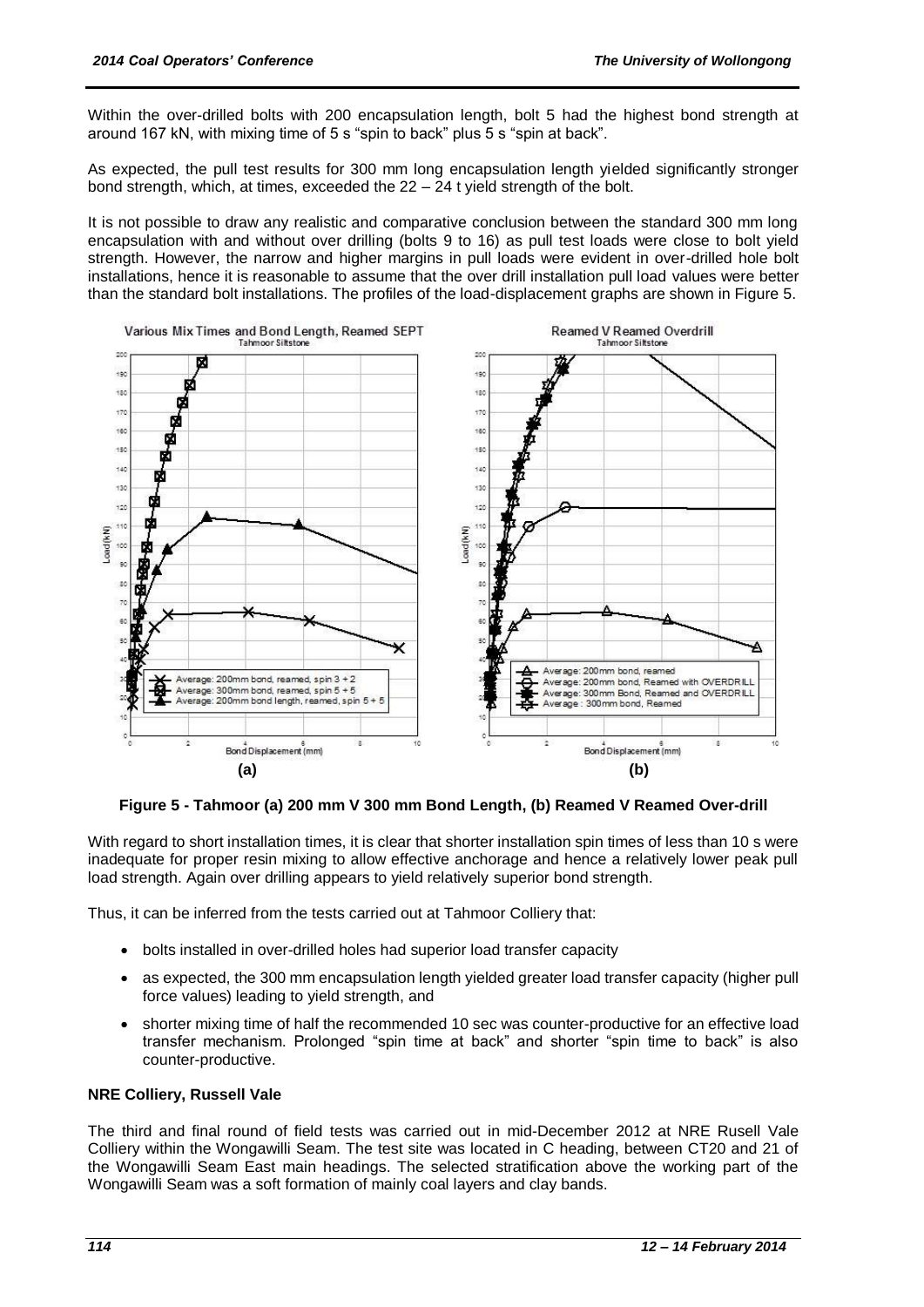In a similar manner to the previous field studies, an even and flat roof area was selected at the CT20 intersection for bolt installation. A total of 16 bolts, 1200 mm long, were installed in 1100 mm long holes using a handheld and compressed air operated Alminco Gopher drill. Table 3 shows the details of pull testing results.

- Encapsulation length of the first 12 holes were constant at 300 mm and the encapsulation lengths of holes 13 to 16 holes were variable as indicated in Table 3.
- Bolts 1 to 4 were installed in 50 mm long over-drilled holes with a reamed 200 mm bottom section. The installation time was consistent at standard time of ten seconds (5 s "spin to back" and 5 s "spin at back").
- Bolts in holes 9 to 12 were installed at the total spin time of five seconds (2 s "spin to back and 3 s "spin at back").
- In the unreamed holes13-16, the desired anchorage lengths of holes 13 to 16 were accomplished by wrapping an insulation tape of sufficient thickness around the bolt to the determined length, thus preventing the resin from spreading down the length of the bolt.

|                                                                                                                                                                                                                                                                                                                                                                                                                                                                                                                                                                                                                                                                                                                                                                                                                                                                                                     | 으<br>풍 Peak Load (kN)<br>음 | <b>Bond Strength (kN/mm)</b> |  | <b>Displacement</b><br>at Peak (mm) | Spin<br>to<br><b>Back</b><br>(sec) | Spin<br>at<br><b>Back</b><br>(sec) | <b>Total</b><br><b>Spin</b><br><b>Time</b><br>(sec) | <b>Bond</b><br>(mm) | Average<br>Length Hole Dia.<br>(mm) | <b>Borehole Type</b> |
|-----------------------------------------------------------------------------------------------------------------------------------------------------------------------------------------------------------------------------------------------------------------------------------------------------------------------------------------------------------------------------------------------------------------------------------------------------------------------------------------------------------------------------------------------------------------------------------------------------------------------------------------------------------------------------------------------------------------------------------------------------------------------------------------------------------------------------------------------------------------------------------------------------|----------------------------|------------------------------|--|-------------------------------------|------------------------------------|------------------------------------|-----------------------------------------------------|---------------------|-------------------------------------|----------------------|
| 1                                                                                                                                                                                                                                                                                                                                                                                                                                                                                                                                                                                                                                                                                                                                                                                                                                                                                                   | 215.8                      | 0.72                         |  | 2.8                                 | 5                                  | 5                                  | 10                                                  | 300                 | 27                                  | reamed + 50 mm OD    |
| 2                                                                                                                                                                                                                                                                                                                                                                                                                                                                                                                                                                                                                                                                                                                                                                                                                                                                                                   | 137.3                      | 0.46                         |  | 2.1                                 | 5                                  | 5                                  | 10                                                  | 300                 | 27                                  | reamed $+50$ mm OD   |
| 3                                                                                                                                                                                                                                                                                                                                                                                                                                                                                                                                                                                                                                                                                                                                                                                                                                                                                                   | 147.2                      | 0.49                         |  | 3.4                                 | 5                                  | 5                                  | 10                                                  | 300                 | 27                                  | reamed $+50$ mm $OD$ |
| 4                                                                                                                                                                                                                                                                                                                                                                                                                                                                                                                                                                                                                                                                                                                                                                                                                                                                                                   | 137.3                      | 0.46                         |  | 2.9                                 | 5                                  | 5                                  | 10                                                  | 300                 | 27                                  | reamed + 50 mm OD    |
| 5                                                                                                                                                                                                                                                                                                                                                                                                                                                                                                                                                                                                                                                                                                                                                                                                                                                                                                   | 73.6                       | 0.25                         |  | 2.7                                 | 5                                  | 5                                  | 10                                                  | 300                 | 27                                  | reamed               |
| 6                                                                                                                                                                                                                                                                                                                                                                                                                                                                                                                                                                                                                                                                                                                                                                                                                                                                                                   | 127.5                      | 0.43                         |  | 3.9                                 | 5                                  | 5                                  | 10                                                  | 300                 | 27                                  | reamed               |
| 7                                                                                                                                                                                                                                                                                                                                                                                                                                                                                                                                                                                                                                                                                                                                                                                                                                                                                                   | 107.9                      | 0.36                         |  | 1.5                                 | 5                                  | 5                                  | 10                                                  | 300                 | 27                                  | reamed               |
| 8                                                                                                                                                                                                                                                                                                                                                                                                                                                                                                                                                                                                                                                                                                                                                                                                                                                                                                   | 78.5                       | 0.26                         |  | 1.0                                 | 5                                  | 5                                  | 10                                                  | 300                 | 27                                  | reamed               |
| 9                                                                                                                                                                                                                                                                                                                                                                                                                                                                                                                                                                                                                                                                                                                                                                                                                                                                                                   | 117.7                      | 0.39                         |  | 2.6                                 | $\overline{2}$                     | 3                                  | 5                                                   | 300                 | 27                                  | reamed               |
| 10                                                                                                                                                                                                                                                                                                                                                                                                                                                                                                                                                                                                                                                                                                                                                                                                                                                                                                  | 157.0                      | 0.52                         |  | 7.0                                 | 2                                  | 3                                  | 5                                                   | 300                 | 27                                  | reamed               |
| 11                                                                                                                                                                                                                                                                                                                                                                                                                                                                                                                                                                                                                                                                                                                                                                                                                                                                                                  | 127.5                      | 0.43                         |  | 5.0                                 | 2                                  | 3                                  | 5                                                   | 300                 | 27                                  | reamed               |
| 12                                                                                                                                                                                                                                                                                                                                                                                                                                                                                                                                                                                                                                                                                                                                                                                                                                                                                                  | 103.0                      | 0.34                         |  | 6.0                                 | 2                                  | 3                                  | 5                                                   | 300                 | 27                                  | reamed               |
| 13                                                                                                                                                                                                                                                                                                                                                                                                                                                                                                                                                                                                                                                                                                                                                                                                                                                                                                  | 196.2                      | 0.61                         |  | 3.6                                 | 3                                  | 7                                  | 10                                                  | 320                 | 28                                  | NOT reamed           |
| 14                                                                                                                                                                                                                                                                                                                                                                                                                                                                                                                                                                                                                                                                                                                                                                                                                                                                                                  | 157.0                      | 0.56                         |  | 2.7                                 | 3                                  | 7                                  | 10                                                  | 280                 | 28                                  | NOT reamed           |
| 15                                                                                                                                                                                                                                                                                                                                                                                                                                                                                                                                                                                                                                                                                                                                                                                                                                                                                                  | 98.1                       | 0.34                         |  | 2.5                                 | 3                                  | 7                                  | 10                                                  | 290                 | 28                                  | NOT reamed           |
| 16                                                                                                                                                                                                                                                                                                                                                                                                                                                                                                                                                                                                                                                                                                                                                                                                                                                                                                  | 157.0                      | 0.68                         |  | 1.4                                 | 3                                  | 7                                  | 10                                                  | 230                 | 28                                  | NOT reamed           |
| Holes 1-12 were reamed using a 45 mm diameter in-line reamer<br>gard to the non-reamed holes, using the average diameter of holes the length of resin ca<br>alculated and resin capsules were cut and re-sealed accordingly. The length of the resin ca<br>0 mm for bolt installation in 300 mm anchorage.<br>3 shows the current 300 mm short encapsulation pull test for the first 12 rock bolts. As<br>ne un-reamed holes with variable encapsulation length have a better load bearing capaci<br>kN in comparison with the performance of reamed holes with 300 mm<br>encapsulation I<br>6 shows the load displacement graphs of all the bolts. It is clear that the performance of<br>llts installed in over-drilled holes was better than the bolts installed with the standard n<br>t over drilling.<br>llowing were inferred from the pull tests at NRE Russel Vale installations in the Wo |                            |                              |  |                                     |                                    |                                    |                                                     |                     |                                     |                      |
| on:<br>Bolts installed in the over-drilled holes (bolts 1-4) had relatively higher pull loads than th<br>installed in holes 5 and 8 without over drilling.                                                                                                                                                                                                                                                                                                                                                                                                                                                                                                                                                                                                                                                                                                                                          |                            |                              |  |                                     |                                    |                                    |                                                     |                     |                                     |                      |
| The pull load of bolts installed at shorter installation spin time was, in general greater t<br>standard 10 s time.                                                                                                                                                                                                                                                                                                                                                                                                                                                                                                                                                                                                                                                                                                                                                                                 |                            |                              |  |                                     |                                    |                                    |                                                     |                     |                                     |                      |

**Table 3 - Analysed data from the short encapsulation pull test-NRE No.1** 

With regard to the non-reamed holes, using the average diameter of holes the length of resin capsules were calculated and resin capsules were cut and re-sealed accordingly. The length of the resin capsules was 250 mm for bolt installation in 300 mm anchorage.

Table 3 shows the current 300 mm short encapsulation pull test for the first 12 rock bolts. As can be seen the un-reamed holes with variable encapsulation length have a better load bearing capacity of up to 196 kN in comparison with the performance of reamed holes with 300 mm encapsulation lengths. Figure 6 shows the load displacement graphs of all the bolts. It is clear that the performance of the first four bolts installed in over-drilled holes was better than the bolts installed with the standard methods without over drilling.

The following were inferred from the pull tests at NRE Russel Vale installations in the Wongawilli formation:

- 1. Bolts installed in the over-drilled holes (bolts 1-4) had relatively higher pull loads than the ones installed in holes 5 and 8 without over drilling.
- 2. The pull load of bolts installed at shorter installation spin time was, in general greater that the standard 10 s time.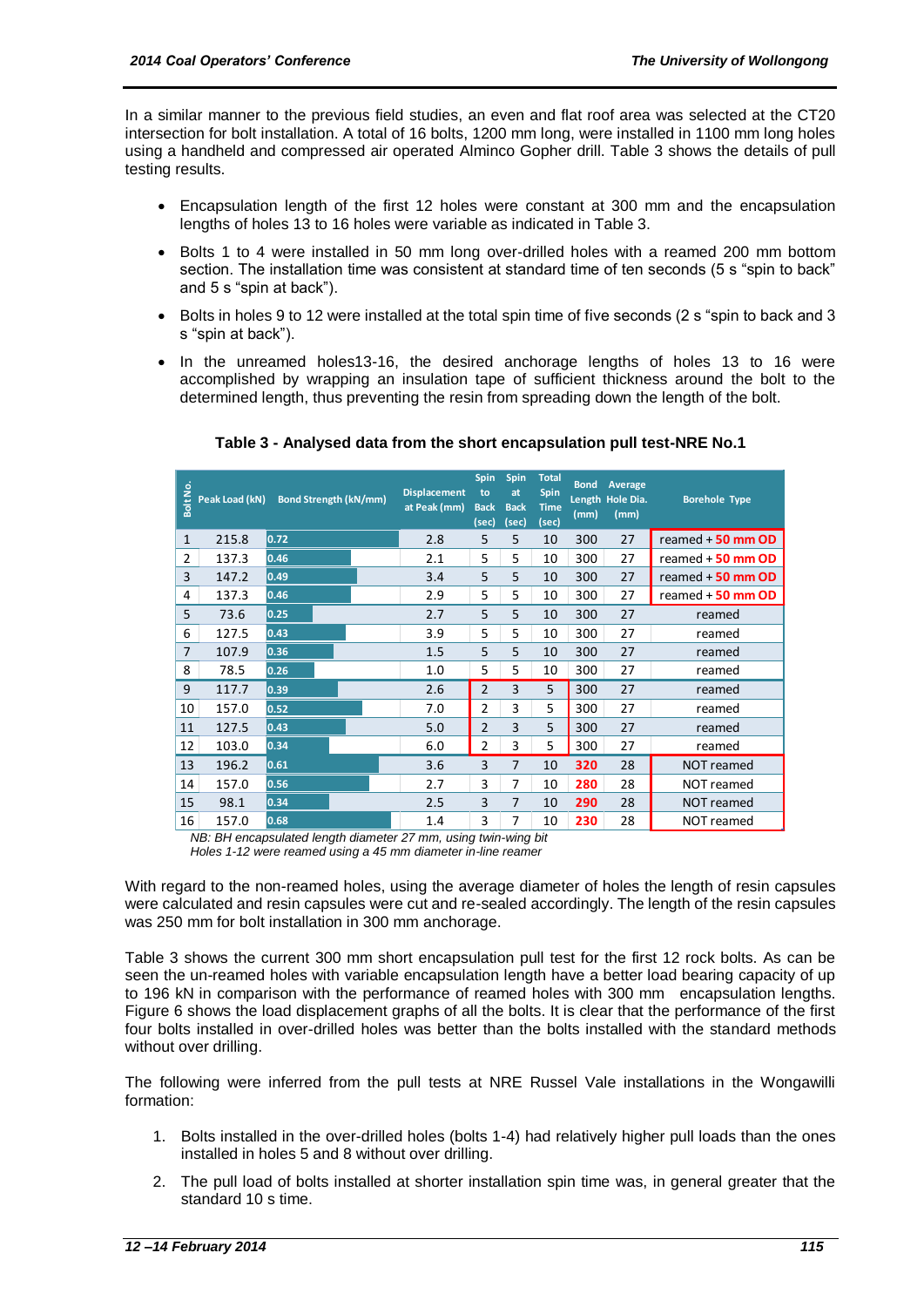

**Figure 6 - All results NRE Colliery, Russell Vale**

# **CONCLUSIONS AND RECOMMENDATIONS**

Given the limited number of bolts installed at three sites of varying geological formations, it is clear that over drilling of the bolts by 50 mm has led to load transfer capacity improvement. This increase in bolt resin rock bonding can be attributed to the resin capsule film being pushed upwards and accumulating in the over drill space above the bolt end. The removal of the film from the main body of the resin mixture has permitted increases in bonding strength between the bolt, resin and rock. This finding is being further analysed in the ACARP Project.

The following conclusions were inferred from the field SEPT study:

- Bolt installation time of approximately 10 s constitutes an acceptable time for effective bolt installation as is normally recommended for use with Minova/Orica fast setting resin of 14 s,
- The results of the over spinning at back was inconclusive because of the limited bolt encapsulation length
- The use of 300 mm long encapsulation length may be the maximum acceptable length for pull testing. This may also depend on the type of the rock formation, which has some bearing on load transfer capability of the installation. This finding is in agreement with the study carried out by Willkinson and Canbulat (2005).
- Over drilling contributed to increased load transfer capacity of the installed bolts and thus became the accumulation zone for the gloving material.
- Non-reamed methods are not repeatable and accurate due to the errors in borehole measurement and capsule preparation.

# **ACKNOWLEDGEMENTS**

The research project has been funded by the Australian Coal Association Research Program (ACARP), project C21011. We are grateful for the cooperation of the personnel of Baal Bone, Tahmoor and NRE Russel Vale. Also many thanks to Jennmar Australia for providing bolts and assistance in the field trials, and Minova /Orica Australia in providing resins.